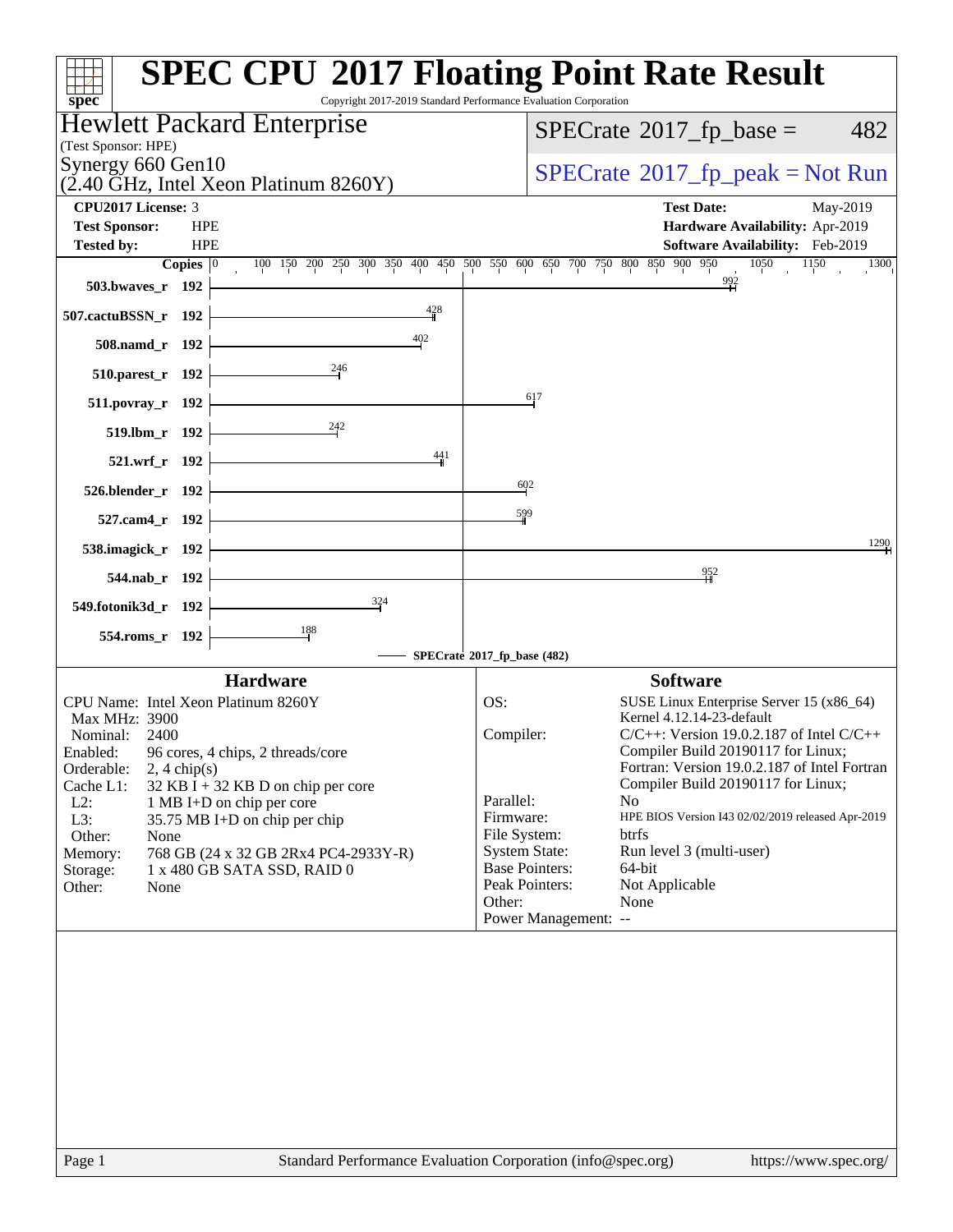### a ta ƙ **[spec](http://www.spec.org/)**

# **[SPEC CPU](http://www.spec.org/auto/cpu2017/Docs/result-fields.html#SPECCPU2017FloatingPointRateResult)[2017 Floating Point Rate Result](http://www.spec.org/auto/cpu2017/Docs/result-fields.html#SPECCPU2017FloatingPointRateResult)**

Copyright 2017-2019 Standard Performance Evaluation Corporation

### Hewlett Packard Enterprise

(Test Sponsor: HPE)

 $(2.40 \text{ GHz}, \text{Intel Xeon Platinum } 8260 \text{Y})$ 

 $SPECTate@2017<sub>fr</sub> base = 482$ 

Synergy 660 Gen10<br>  $SPECrate^{\circ}2017$  $SPECrate^{\circ}2017$ \_fp\_peak = Not Run

**[CPU2017 License:](http://www.spec.org/auto/cpu2017/Docs/result-fields.html#CPU2017License)** 3 **[Test Date:](http://www.spec.org/auto/cpu2017/Docs/result-fields.html#TestDate)** May-2019 **[Test Sponsor:](http://www.spec.org/auto/cpu2017/Docs/result-fields.html#TestSponsor)** HPE **[Hardware Availability:](http://www.spec.org/auto/cpu2017/Docs/result-fields.html#HardwareAvailability)** Apr-2019 **[Tested by:](http://www.spec.org/auto/cpu2017/Docs/result-fields.html#Testedby)** HPE **[Software Availability:](http://www.spec.org/auto/cpu2017/Docs/result-fields.html#SoftwareAvailability)** Feb-2019

#### **[Results Table](http://www.spec.org/auto/cpu2017/Docs/result-fields.html#ResultsTable)**

|                                                                                                         | <b>Base</b>   |                |       |                |       |                |       |               | <b>Peak</b>    |              |                |              |                |              |
|---------------------------------------------------------------------------------------------------------|---------------|----------------|-------|----------------|-------|----------------|-------|---------------|----------------|--------------|----------------|--------------|----------------|--------------|
| <b>Benchmark</b>                                                                                        | <b>Copies</b> | <b>Seconds</b> | Ratio | <b>Seconds</b> | Ratio | <b>Seconds</b> | Ratio | <b>Copies</b> | <b>Seconds</b> | <b>Ratio</b> | <b>Seconds</b> | <b>Ratio</b> | <b>Seconds</b> | <b>Ratio</b> |
| 503.bwayes r                                                                                            | 192           | 1942           | 992   | 1945           | 990   | 1922           | 1000  |               |                |              |                |              |                |              |
| 507.cactuBSSN r                                                                                         | 192           | 568            | 428   | 573            | 425   | 568            | 428   |               |                |              |                |              |                |              |
| $508$ .namd $_r$                                                                                        | 192           | 454            | 402   | 454            | 401   | 453            | 402   |               |                |              |                |              |                |              |
| 510.parest_r                                                                                            | 192           | 2042           | 246   | 2038           | 246   | 2034           | 247   |               |                |              |                |              |                |              |
| 511.povray_r                                                                                            | 192           | 725            | 618   | 728            | 616   | 726            | 617   |               |                |              |                |              |                |              |
| 519.lbm r                                                                                               | 192           | 836            | 242   | 835            | 242   | 836            | 242   |               |                |              |                |              |                |              |
| $521$ .wrf r                                                                                            | 192           | 975            | 441   | 967            | 445   | 977            | 440   |               |                |              |                |              |                |              |
| 526.blender_r                                                                                           | 192           | 486            | 602   | 486            | 601   | 485            | 603   |               |                |              |                |              |                |              |
| $527$ .cam $4r$                                                                                         | 192           | 561            | 599   | 564            | 596   | 559            | 600   |               |                |              |                |              |                |              |
| 538.imagick_r                                                                                           | 192           | 371            | 1290  | 370            | 1290  | 368            | 1300  |               |                |              |                |              |                |              |
| 544.nab r                                                                                               | 192           | 342            | 944   | 339            | 952   | 338            | 956   |               |                |              |                |              |                |              |
| 549.fotonik3d r                                                                                         | 192           | 2299           | 325   | 2313           | 324   | 2307           | 324   |               |                |              |                |              |                |              |
| $554$ .roms_r                                                                                           | 192           | 1616           | 189   | 1622           | 188   | 1620           | 188   |               |                |              |                |              |                |              |
| $SPECrate*2017_fp\_base =$                                                                              |               |                | 482   |                |       |                |       |               |                |              |                |              |                |              |
| $SPECrate^{\circ}2017$ fp peak =<br><b>Not Run</b>                                                      |               |                |       |                |       |                |       |               |                |              |                |              |                |              |
| Deaulte ann an in the ander in which they were my Dald underlined text in diastes a median magazinement |               |                |       |                |       |                |       |               |                |              |                |              |                |              |

Results appear in the [order in which they were run](http://www.spec.org/auto/cpu2017/Docs/result-fields.html#RunOrder). Bold underlined text [indicates a median measurement.](http://www.spec.org/auto/cpu2017/Docs/result-fields.html#Median)

### **[Submit Notes](http://www.spec.org/auto/cpu2017/Docs/result-fields.html#SubmitNotes)**

 The numactl mechanism was used to bind copies to processors. The config file option 'submit' was used to generate numactl commands to bind each copy to a specific processor. For details, please see the config file.

### **[Operating System Notes](http://www.spec.org/auto/cpu2017/Docs/result-fields.html#OperatingSystemNotes)**

 Stack size set to unlimited using "ulimit -s unlimited" Transparent Huge Pages enabled by default Prior to runcpu invocation Filesystem page cache synced and cleared with: sync; echo 3 > /proc/sys/vm/drop\_caches runcpu command invoked through numactl i.e.: numactl --interleave=all runcpu <etc>

### **[General Notes](http://www.spec.org/auto/cpu2017/Docs/result-fields.html#GeneralNotes)**

Environment variables set by runcpu before the start of the run: LD\_LIBRARY\_PATH = "/home/cpu2017\_u2/lib/ia32:/home/cpu2017\_u2/lib/intel64"

 Binaries compiled on a system with 1x Intel Core i9-7900X CPU + 32GB RAM memory using Redhat Enterprise Linux 7.5 NA: The test sponsor attests, as of date of publication, that CVE-2017-5754 (Meltdown) is mitigated in the system as tested and documented.

**(Continued on next page)**

| Page 2<br>Standard Performance Evaluation Corporation (info@spec.org)<br>https://www.spec.org/ |
|------------------------------------------------------------------------------------------------|
|------------------------------------------------------------------------------------------------|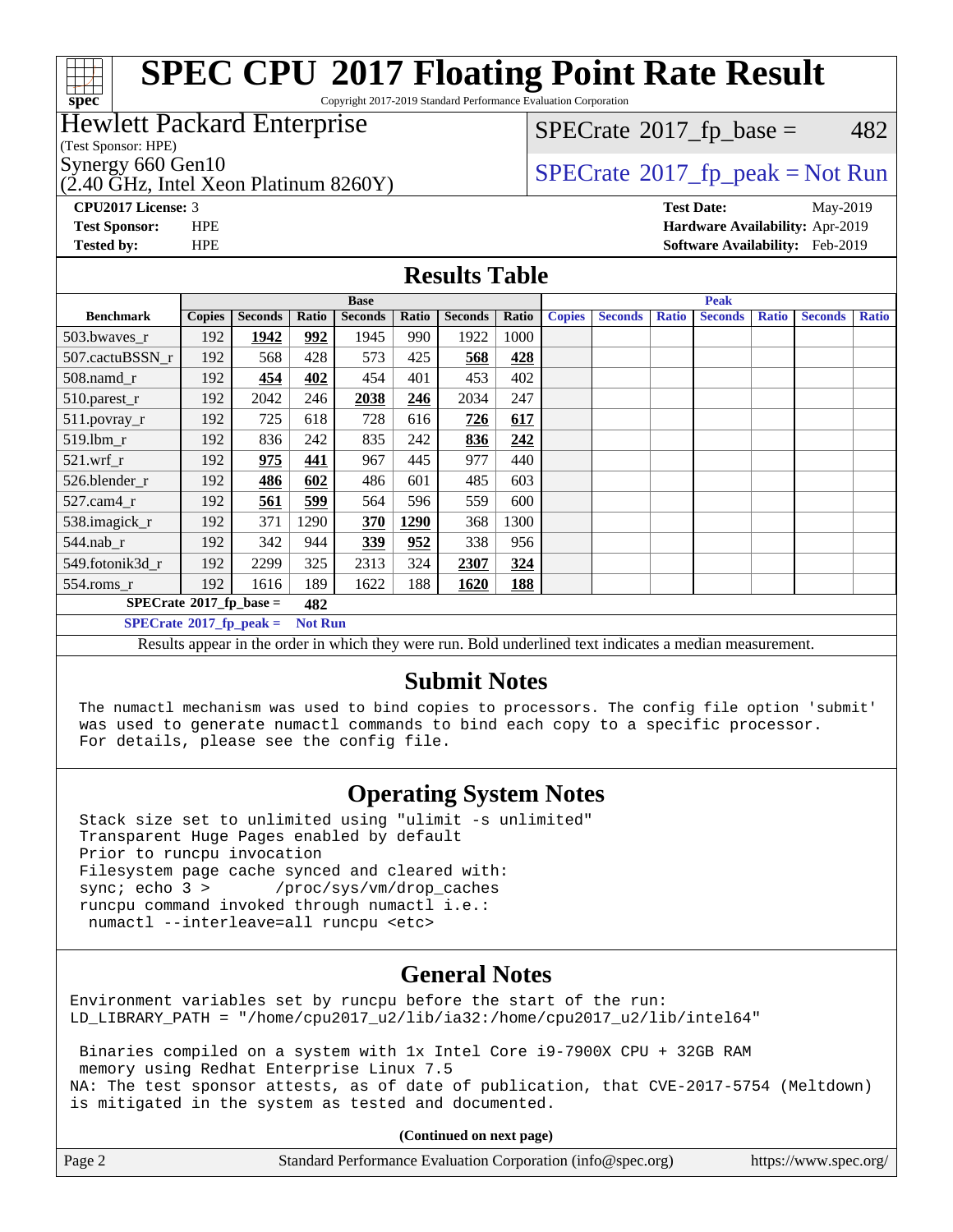# **[spec](http://www.spec.org/)**<sup>®</sup>

# **[SPEC CPU](http://www.spec.org/auto/cpu2017/Docs/result-fields.html#SPECCPU2017FloatingPointRateResult)[2017 Floating Point Rate Result](http://www.spec.org/auto/cpu2017/Docs/result-fields.html#SPECCPU2017FloatingPointRateResult)**

Copyright 2017-2019 Standard Performance Evaluation Corporation

#### Hewlett Packard Enterprise

 $SPECTate@2017<sub>fr</sub> base = 482$ 

(Test Sponsor: HPE)

 $(2.40 \text{ GHz}, \text{Intel Xeon Platinum } 8260 \text{Y})$ 

Synergy 660 Gen10<br>  $SPECrate^{\circ}2017$  $SPECrate^{\circ}2017$  fp\_peak = Not Run

**[CPU2017 License:](http://www.spec.org/auto/cpu2017/Docs/result-fields.html#CPU2017License)** 3 **[Test Date:](http://www.spec.org/auto/cpu2017/Docs/result-fields.html#TestDate)** May-2019 **[Test Sponsor:](http://www.spec.org/auto/cpu2017/Docs/result-fields.html#TestSponsor)** HPE **[Hardware Availability:](http://www.spec.org/auto/cpu2017/Docs/result-fields.html#HardwareAvailability)** Apr-2019 **[Tested by:](http://www.spec.org/auto/cpu2017/Docs/result-fields.html#Testedby)** HPE **[Software Availability:](http://www.spec.org/auto/cpu2017/Docs/result-fields.html#SoftwareAvailability)** Feb-2019

### **[General Notes \(Continued\)](http://www.spec.org/auto/cpu2017/Docs/result-fields.html#GeneralNotes)**

Yes: The test sponsor attests, as of date of publication, that CVE-2017-5753 (Spectre variant 1) is mitigated in the system as tested and documented. Yes: The test sponsor attests, as of date of publication, that CVE-2017-5715 (Spectre variant 2) is mitigated in the system as tested and documented.

### **[Platform Notes](http://www.spec.org/auto/cpu2017/Docs/result-fields.html#PlatformNotes)**

 BIOS Configuration: Thermal Configuration set to Maximum Cooling Memory Patrol Scrubbing set to Disabled LLC Prefetch set to Enabled LLC Dead Line Allocation set to Disabled Enhanced Processor Performance set to Enabled Workload Profile set to General Throughput Compute Workload Profile set to Custom Energy/Performance Bias set to Balanced Performance Sysinfo program /home/cpu2017\_u2/bin/sysinfo Rev: r5974 of 2018-05-19 9bcde8f2999c33d61f64985e45859ea9 running on sy660-gen10 Mon May 13 22:28:14 2019 SUT (System Under Test) info as seen by some common utilities. For more information on this section, see <https://www.spec.org/cpu2017/Docs/config.html#sysinfo> From /proc/cpuinfo model name : Intel(R) Xeon(R) Platinum 8260C CPU @ 2.40GHz 4 "physical id"s (chips) 192 "processors" cores, siblings (Caution: counting these is hw and system dependent. The following excerpts from /proc/cpuinfo might not be reliable. Use with caution.) cpu cores : 24 siblings : 48 physical 0: cores 0 1 2 3 8 9 10 11 12 13 16 17 18 19 20 21 22 25 26 27 28 29 physical 1: cores 0 1 2 3 9 10 11 12 13 16 17 18 19 20 21 24 25 26 27 28 29 physical 2: cores 0 1 2 3 4 8 9 10 11 12 13 16 17 18 19 20 21 25 26 27 28 29 physical 3: cores 0 1 2 3 9 10 11 12 13 16 17 18 19 20 21 24 25 26 27 28 29 From lscpu: Architecture: x86\_64 CPU op-mode(s): 32-bit, 64-bit Byte Order: Little Endian CPU(s): 192 On-line CPU(s) list: 0-191 Thread(s) per core: 2 Core(s) per socket: 24 Socket(s): 4 **(Continued on next page)**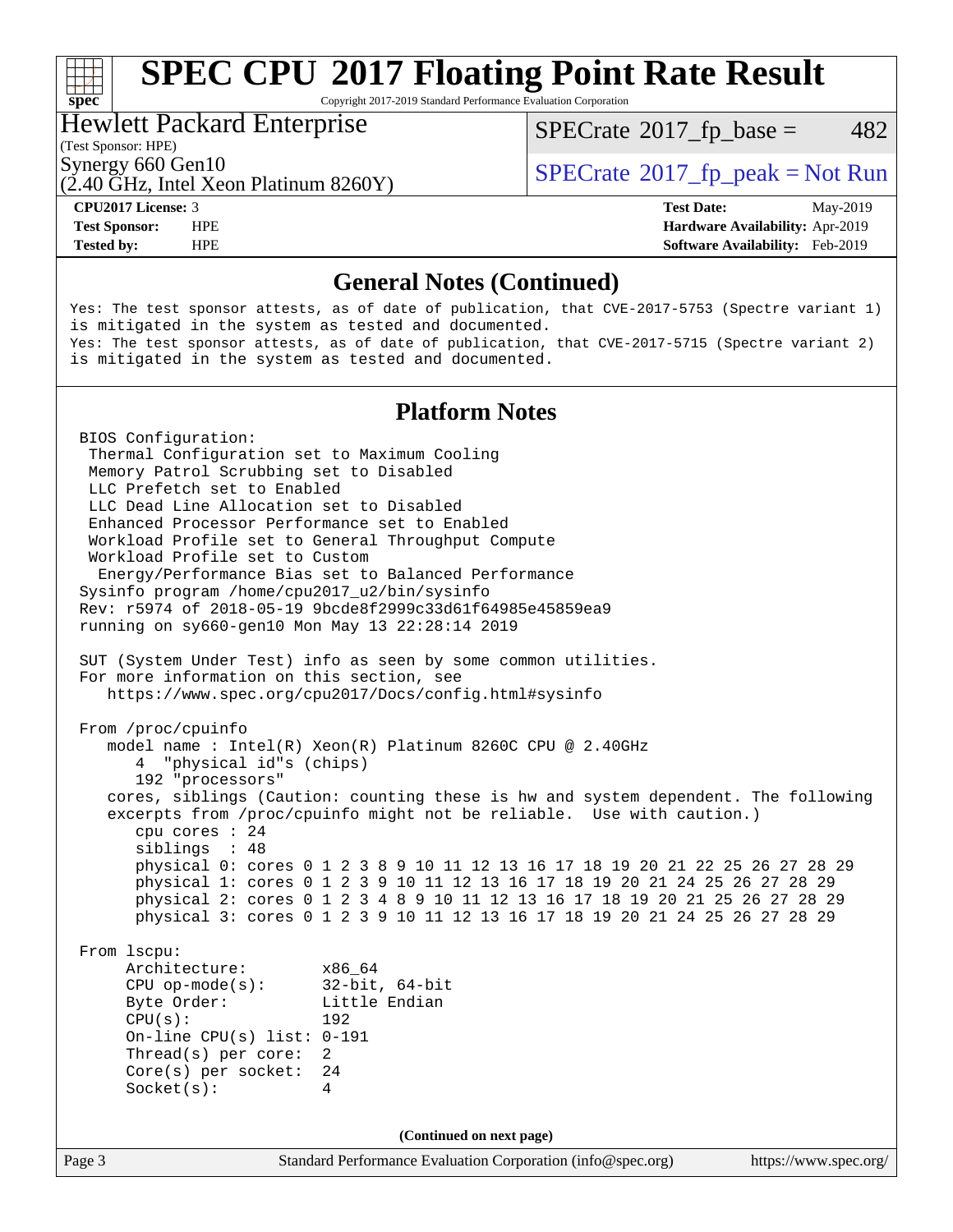

## **[SPEC CPU](http://www.spec.org/auto/cpu2017/Docs/result-fields.html#SPECCPU2017FloatingPointRateResult)[2017 Floating Point Rate Result](http://www.spec.org/auto/cpu2017/Docs/result-fields.html#SPECCPU2017FloatingPointRateResult)**

Copyright 2017-2019 Standard Performance Evaluation Corporation

### Hewlett Packard Enterprise

 $SPECTate$ <sup>®</sup>[2017\\_fp\\_base =](http://www.spec.org/auto/cpu2017/Docs/result-fields.html#SPECrate2017fpbase) 482

(Test Sponsor: HPE)

 $(2.40 \text{ GHz}, \text{Intel Xeon Platinum } 8260 \text{Y})$ 

Synergy 660 Gen10<br>  $\begin{array}{c}\n\text{SPECTate} \textcircled{2017\_fp\_peak} = \text{Not Run} \\
\text{SPECTate} \textcircled{2017\_fp\_peak} = \text{Not Run}\n\end{array}$ 

**[CPU2017 License:](http://www.spec.org/auto/cpu2017/Docs/result-fields.html#CPU2017License)** 3 **[Test Date:](http://www.spec.org/auto/cpu2017/Docs/result-fields.html#TestDate)** May-2019 **[Test Sponsor:](http://www.spec.org/auto/cpu2017/Docs/result-fields.html#TestSponsor)** HPE **[Hardware Availability:](http://www.spec.org/auto/cpu2017/Docs/result-fields.html#HardwareAvailability)** Apr-2019 **[Tested by:](http://www.spec.org/auto/cpu2017/Docs/result-fields.html#Testedby)** HPE **[Software Availability:](http://www.spec.org/auto/cpu2017/Docs/result-fields.html#SoftwareAvailability)** Feb-2019

#### **[Platform Notes \(Continued\)](http://www.spec.org/auto/cpu2017/Docs/result-fields.html#PlatformNotes)**

| NUMA $node(s):$                                                                    | 8                                                                                    |  |  |  |  |  |
|------------------------------------------------------------------------------------|--------------------------------------------------------------------------------------|--|--|--|--|--|
| Vendor ID:                                                                         | GenuineIntel                                                                         |  |  |  |  |  |
| CPU family:                                                                        | 6                                                                                    |  |  |  |  |  |
| Model:                                                                             | 85                                                                                   |  |  |  |  |  |
| Model name:                                                                        | $Intel(R) Xeon(R) Platinum 8260C CPU @ 2.40GHz$                                      |  |  |  |  |  |
| Stepping:                                                                          | 6                                                                                    |  |  |  |  |  |
| CPU MHz:                                                                           | 2400.000                                                                             |  |  |  |  |  |
| BogoMIPS:                                                                          | 4800.00                                                                              |  |  |  |  |  |
| Virtualization:                                                                    | $VT - x$                                                                             |  |  |  |  |  |
| Lld cache:                                                                         | 32K                                                                                  |  |  |  |  |  |
| Lli cache:                                                                         | 32K                                                                                  |  |  |  |  |  |
| L2 cache:                                                                          | 1024K                                                                                |  |  |  |  |  |
| L3 cache:                                                                          | 36608K                                                                               |  |  |  |  |  |
| NUMA $node0$ $CPU(s)$ :                                                            | $0 - 11, 96 - 107$                                                                   |  |  |  |  |  |
| NUMA nodel $CPU(s):$                                                               | $12 - 23, 108 - 119$                                                                 |  |  |  |  |  |
| NUMA $node2$ $CPU(s):$                                                             | $24 - 35, 120 - 131$                                                                 |  |  |  |  |  |
| NUMA node3 CPU(s):                                                                 | $36 - 47, 132 - 143$                                                                 |  |  |  |  |  |
| NUMA $node4$ $CPU(s):$                                                             | $48 - 59, 144 - 155$                                                                 |  |  |  |  |  |
| NUMA $node5$ $CPU(s):$                                                             | $60 - 71, 156 - 167$                                                                 |  |  |  |  |  |
| NUMA $node6$ $CPU(s):$                                                             | 72-83,168-179                                                                        |  |  |  |  |  |
| NUMA node7 CPU(s):                                                                 | $84 - 95, 180 - 191$                                                                 |  |  |  |  |  |
| Flags:                                                                             | fpu vme de pse tsc msr pae mce cx8 apic sep mtrr pge mca cmov                        |  |  |  |  |  |
|                                                                                    | pat pse36 clflush dts acpi mmx fxsr sse sse2 ss ht tm pbe syscall nx pdpe1qb rdtscp  |  |  |  |  |  |
|                                                                                    | lm constant_tsc art arch_perfmon pebs bts rep_good nopl xtopology nonstop_tsc cpuid  |  |  |  |  |  |
|                                                                                    | aperfmperf tsc_known_freq pni pclmulqdq dtes64 monitor ds_cpl vmx smx est tm2 ssse3  |  |  |  |  |  |
| sdbg fma cx16 xtpr pdcm pcid dca sse4_1 sse4_2 x2apic movbe popcnt                 |                                                                                      |  |  |  |  |  |
| tsc_deadline_timer aes xsave avx f16c rdrand lahf_lm abm 3dnowprefetch cpuid_fault |                                                                                      |  |  |  |  |  |
| epb cat_13 cdp_13 invpcid_single intel_ppin mba tpr_shadow vnmi flexpriority ept   |                                                                                      |  |  |  |  |  |
|                                                                                    | vpid fsgsbase tsc_adjust bmil hle avx2 smep bmi2 erms invpcid rtm cqm mpx rdt_a      |  |  |  |  |  |
|                                                                                    | avx512f avx512dq rdseed adx smap clflushopt clwb intel_pt avx512cd avx512bw avx512vl |  |  |  |  |  |
|                                                                                    | xsaveopt xsavec xgetbvl xsaves cqm_llc cqm_occup_llc cqm_mbm_total cqm_mbm_local     |  |  |  |  |  |
|                                                                                    | ibpb ibrs stibp dtherm ida arat pln pts pku ospke avx512_vnni arch_capabilities ssbd |  |  |  |  |  |
|                                                                                    |                                                                                      |  |  |  |  |  |
| /proc/cpuinfo cache data                                                           |                                                                                      |  |  |  |  |  |
| cache size : 36608 KB                                                              |                                                                                      |  |  |  |  |  |
|                                                                                    |                                                                                      |  |  |  |  |  |
|                                                                                    | From numactl --hardware WARNING: a numactl 'node' might or might not correspond to a |  |  |  |  |  |
| physical chip.                                                                     |                                                                                      |  |  |  |  |  |
| $available: 8 nodes (0-7)$                                                         |                                                                                      |  |  |  |  |  |
|                                                                                    | node 0 cpus: 0 1 2 3 4 5 6 7 8 9 10 11 96 97 98 99 100 101 102 103 104 105 106 107   |  |  |  |  |  |
| node 0 size: 96247 MB                                                              |                                                                                      |  |  |  |  |  |
| node 0 free: 95893 MB                                                              |                                                                                      |  |  |  |  |  |
|                                                                                    | node 1 cpus: 12 13 14 15 16 17 18 19 20 21 22 23 108 109 110 111 112 113 114 115 116 |  |  |  |  |  |
| 117 118 119                                                                        |                                                                                      |  |  |  |  |  |
| node 1 size: 96763 MB                                                              |                                                                                      |  |  |  |  |  |
| node 1 free: 96572 MB                                                              |                                                                                      |  |  |  |  |  |
|                                                                                    | node 2 cpus: 24 25 26 27 28 29 30 31 32 33 34 35 120 121 122 123 124 125 126 127 128 |  |  |  |  |  |
|                                                                                    |                                                                                      |  |  |  |  |  |
|                                                                                    |                                                                                      |  |  |  |  |  |

**(Continued on next page)**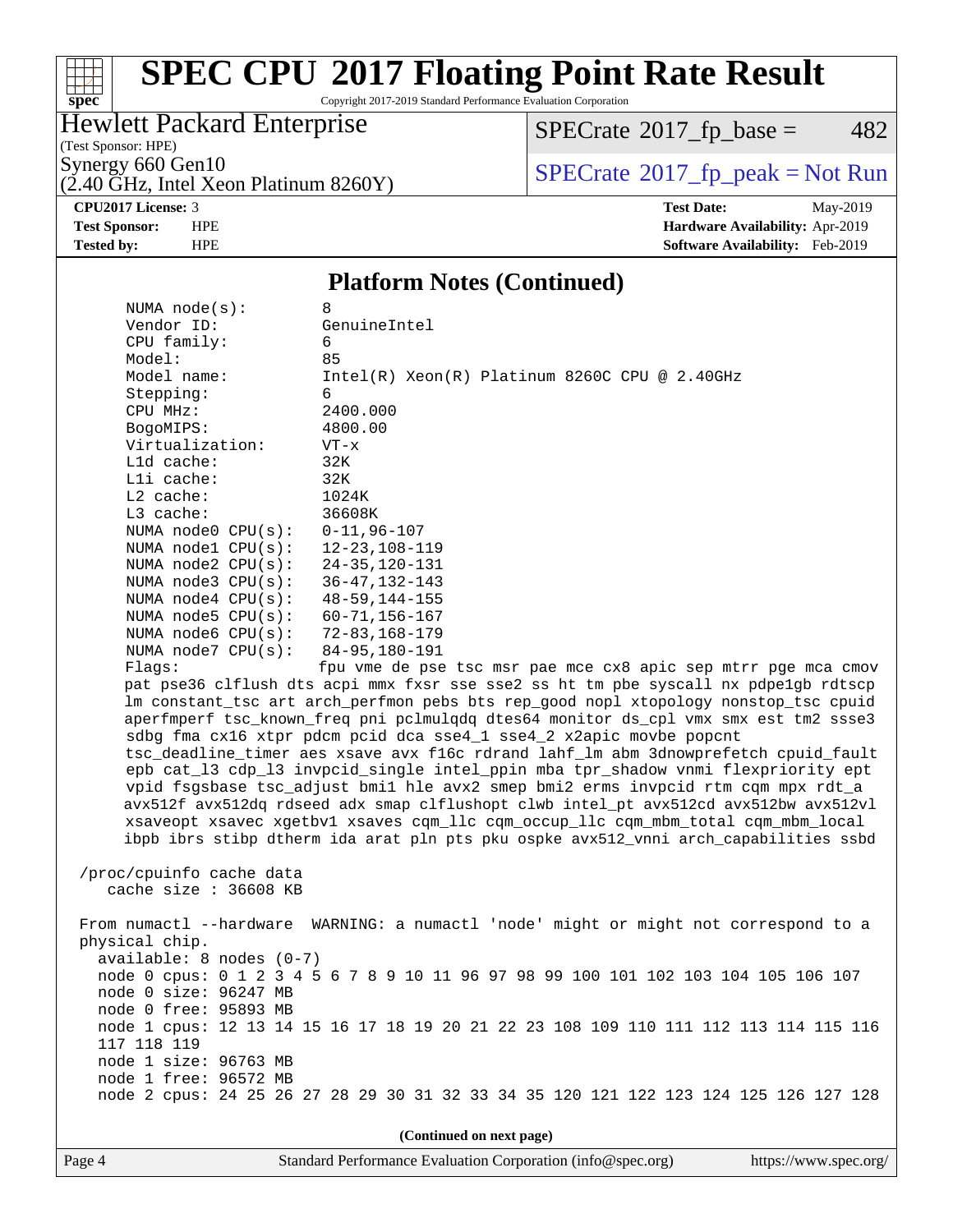### $\pm r$ **[spec](http://www.spec.org/)**

## **[SPEC CPU](http://www.spec.org/auto/cpu2017/Docs/result-fields.html#SPECCPU2017FloatingPointRateResult)[2017 Floating Point Rate Result](http://www.spec.org/auto/cpu2017/Docs/result-fields.html#SPECCPU2017FloatingPointRateResult)**

Copyright 2017-2019 Standard Performance Evaluation Corporation

### Hewlett Packard Enterprise

 $SPECTate@2017<sub>fr</sub> base = 482$ 

(Test Sponsor: HPE)

 $(2.40 \text{ GHz}, \text{Intel Xeon Platinum } 8260 \text{Y})$ 

Synergy 660 Gen10<br>  $\begin{array}{c}\n\text{SPECTate} \textcircled{2017\_fp\_peak} = \text{Not Run} \\
\text{SPECTate} \textcircled{2017\_fp\_peak} = \text{Not Run}\n\end{array}$ 

**[CPU2017 License:](http://www.spec.org/auto/cpu2017/Docs/result-fields.html#CPU2017License)** 3 **[Test Date:](http://www.spec.org/auto/cpu2017/Docs/result-fields.html#TestDate)** May-2019 **[Test Sponsor:](http://www.spec.org/auto/cpu2017/Docs/result-fields.html#TestSponsor)** HPE **[Hardware Availability:](http://www.spec.org/auto/cpu2017/Docs/result-fields.html#HardwareAvailability)** Apr-2019 **[Tested by:](http://www.spec.org/auto/cpu2017/Docs/result-fields.html#Testedby)** HPE **[Software Availability:](http://www.spec.org/auto/cpu2017/Docs/result-fields.html#SoftwareAvailability)** Feb-2019

#### **[Platform Notes \(Continued\)](http://www.spec.org/auto/cpu2017/Docs/result-fields.html#PlatformNotes)**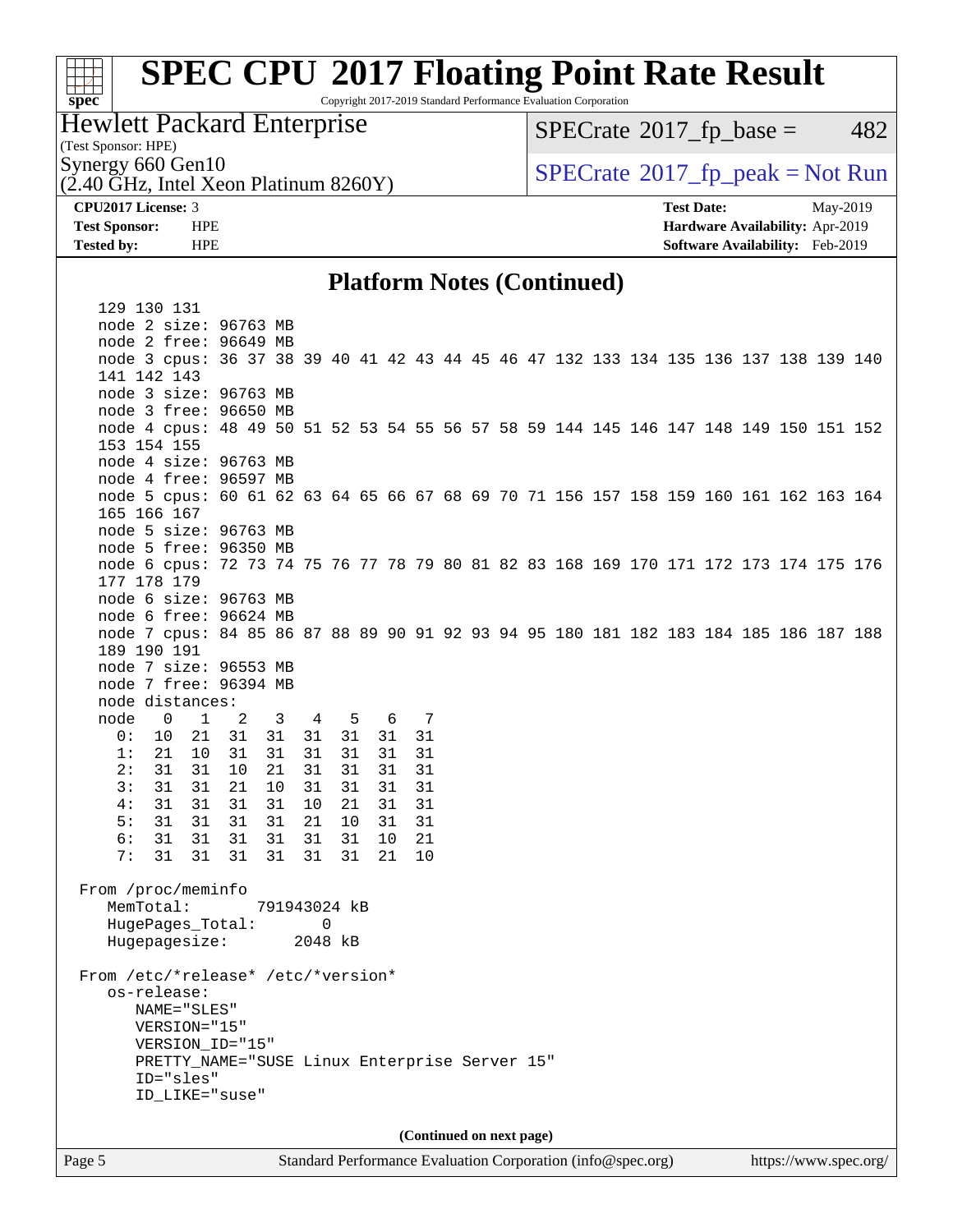# **[spec](http://www.spec.org/)**<sup>®</sup>

## **[SPEC CPU](http://www.spec.org/auto/cpu2017/Docs/result-fields.html#SPECCPU2017FloatingPointRateResult)[2017 Floating Point Rate Result](http://www.spec.org/auto/cpu2017/Docs/result-fields.html#SPECCPU2017FloatingPointRateResult)**

Copyright 2017-2019 Standard Performance Evaluation Corporation

#### Hewlett Packard Enterprise

 $(2.40 \text{ GHz}, \text{Intel Xeon Platinum } 8260 \text{Y})$ 

 $SPECTate@2017<sub>fr</sub> base = 482$ 

(Test Sponsor: HPE)

Synergy 660 Gen10<br>  $SPECrate^{\circ}2017$  $SPECrate^{\circ}2017$  fp\_peak = Not Run

**[CPU2017 License:](http://www.spec.org/auto/cpu2017/Docs/result-fields.html#CPU2017License)** 3 **[Test Date:](http://www.spec.org/auto/cpu2017/Docs/result-fields.html#TestDate)** May-2019 **[Test Sponsor:](http://www.spec.org/auto/cpu2017/Docs/result-fields.html#TestSponsor)** HPE **[Hardware Availability:](http://www.spec.org/auto/cpu2017/Docs/result-fields.html#HardwareAvailability)** Apr-2019 **[Tested by:](http://www.spec.org/auto/cpu2017/Docs/result-fields.html#Testedby)** HPE **[Software Availability:](http://www.spec.org/auto/cpu2017/Docs/result-fields.html#SoftwareAvailability)** Feb-2019

### **[Platform Notes \(Continued\)](http://www.spec.org/auto/cpu2017/Docs/result-fields.html#PlatformNotes)**

 ANSI\_COLOR="0;32" CPE\_NAME="cpe:/o:suse:sles:15"

uname -a:

 Linux sy660-gen10 4.12.14-23-default #1 SMP Tue May 29 21:04:44 UTC 2018 (cd0437b) x86\_64 x86\_64 x86\_64 GNU/Linux

Kernel self-reported vulnerability status:

 CVE-2017-5754 (Meltdown): Not affected CVE-2017-5753 (Spectre variant 1): Mitigation: \_\_user pointer sanitization CVE-2017-5715 (Spectre variant 2): Mitigation: Indirect Branch Restricted Speculation, IBPB, IBRS\_FW

run-level 3 May 13 22:27

 SPEC is set to: /home/cpu2017\_u2 Filesystem Type Size Used Avail Use% Mounted on /dev/sdb2 btrfs 445G 112G 333G 26% /home

 Additional information from dmidecode follows. WARNING: Use caution when you interpret this section. The 'dmidecode' program reads system data which is "intended to allow hardware to be accurately determined", but the intent may not be met, as there are frequent changes to hardware, firmware, and the "DMTF SMBIOS" standard. BIOS HPE I43 02/02/2019

 Memory: 24x UNKNOWN NOT AVAILABLE 24x UNKNOWN NOT AVAILABLE 32 GB 2 rank 2933

 (End of data from sysinfo program) The marketing name for the processor in this result, which appears in the CPU name and hardware model areas, is different from sysinfo because a pre-production processor was used. The pre-production processor differs from the production processor in name only.

### **[Compiler Version Notes](http://www.spec.org/auto/cpu2017/Docs/result-fields.html#CompilerVersionNotes)**

============================================================================== C  $| 519.1bm_r(base) 538.imagick_r(base) 544.nab_r(base)$ ------------------------------------------------------------------------------ Intel(R) C Intel(R) 64 Compiler for applications running on Intel(R)  $64$ , Version 19.0.2.187 Build 20190117 Copyright (C) 1985-2019 Intel Corporation. All rights reserved. ------------------------------------------------------------------------------ ==============================================================================  $C++$  | 508.namd  $r(base)$  510.parest  $r(base)$ **(Continued on next page)**

| age o |
|-------|
|-------|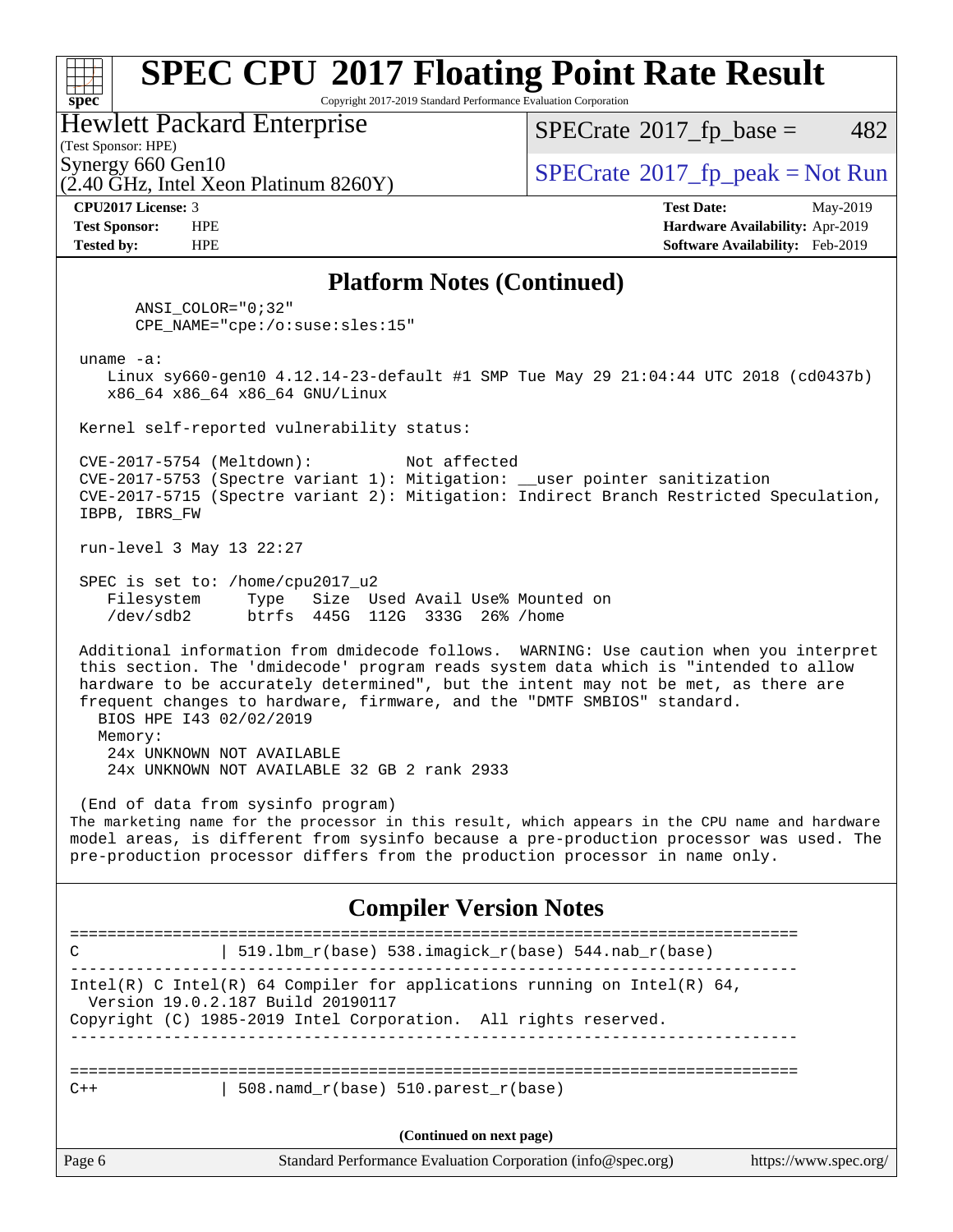# **[spec](http://www.spec.org/)**

# **[SPEC CPU](http://www.spec.org/auto/cpu2017/Docs/result-fields.html#SPECCPU2017FloatingPointRateResult)[2017 Floating Point Rate Result](http://www.spec.org/auto/cpu2017/Docs/result-fields.html#SPECCPU2017FloatingPointRateResult)**

Copyright 2017-2019 Standard Performance Evaluation Corporation

### Hewlett Packard Enterprise

 $SPECTate$ <sup>®</sup>[2017\\_fp\\_base =](http://www.spec.org/auto/cpu2017/Docs/result-fields.html#SPECrate2017fpbase) 482

(Test Sponsor: HPE)

 $(2.40 \text{ GHz}, \text{Intel Xeon Platinum } 8260 \text{Y})$ 

Synergy 660 Gen10<br>  $\begin{array}{c}\n\text{SPECTate} \textcircled{2017\_fp\_peak} = \text{Not Run} \\
\text{SPECTate} \textcircled{2017\_fp\_peak} = \text{Not Run}\n\end{array}$ 

**[CPU2017 License:](http://www.spec.org/auto/cpu2017/Docs/result-fields.html#CPU2017License)** 3 **[Test Date:](http://www.spec.org/auto/cpu2017/Docs/result-fields.html#TestDate)** May-2019 **[Test Sponsor:](http://www.spec.org/auto/cpu2017/Docs/result-fields.html#TestSponsor)** HPE **[Hardware Availability:](http://www.spec.org/auto/cpu2017/Docs/result-fields.html#HardwareAvailability)** Apr-2019 **[Tested by:](http://www.spec.org/auto/cpu2017/Docs/result-fields.html#Testedby)** HPE **[Software Availability:](http://www.spec.org/auto/cpu2017/Docs/result-fields.html#SoftwareAvailability)** Feb-2019

### **[Compiler Version Notes \(Continued\)](http://www.spec.org/auto/cpu2017/Docs/result-fields.html#CompilerVersionNotes)**

| Intel(R) $C++$ Intel(R) 64 Compiler for applications running on Intel(R) 64,<br>Version 19.0.2.187 Build 20190117                                                                                                                                                                                                                                                                                                                                                                                                                                                    |
|----------------------------------------------------------------------------------------------------------------------------------------------------------------------------------------------------------------------------------------------------------------------------------------------------------------------------------------------------------------------------------------------------------------------------------------------------------------------------------------------------------------------------------------------------------------------|
| Copyright (C) 1985-2019 Intel Corporation. All rights reserved.                                                                                                                                                                                                                                                                                                                                                                                                                                                                                                      |
|                                                                                                                                                                                                                                                                                                                                                                                                                                                                                                                                                                      |
| 511.povray_r(base) 526.blender_r(base)<br>$C++$ , $C$                                                                                                                                                                                                                                                                                                                                                                                                                                                                                                                |
| Intel(R) $C++$ Intel(R) 64 Compiler for applications running on Intel(R) 64,<br>Version 19.0.2.187 Build 20190117<br>Copyright (C) 1985-2019 Intel Corporation. All rights reserved.<br>Intel(R) C Intel(R) 64 Compiler for applications running on Intel(R) 64,<br>Version 19.0.2.187 Build 20190117<br>Copyright (C) 1985-2019 Intel Corporation. All rights reserved.                                                                                                                                                                                             |
| $C++$ , C, Fortran   507.cactuBSSN_r(base)                                                                                                                                                                                                                                                                                                                                                                                                                                                                                                                           |
| Intel(R) $C++$ Intel(R) 64 Compiler for applications running on Intel(R) 64,<br>Version 19.0.2.187 Build 20190117<br>Copyright (C) 1985-2019 Intel Corporation. All rights reserved.<br>Intel(R) C Intel(R) 64 Compiler for applications running on Intel(R) 64,<br>Version 19.0.2.187 Build 20190117<br>Copyright (C) 1985-2019 Intel Corporation. All rights reserved.<br>$Intel(R)$ Fortran Intel(R) 64 Compiler for applications running on Intel(R)<br>64, Version 19.0.2.187 Build 20190117<br>Copyright (C) 1985-2019 Intel Corporation. All rights reserved. |
| 503.bwaves_r(base) 549.fotonik3d_r(base) 554.roms_r(base)<br>Fortran                                                                                                                                                                                                                                                                                                                                                                                                                                                                                                 |
| $Intel(R)$ Fortran Intel(R) 64 Compiler for applications running on Intel(R)<br>64, Version 19.0.2.187 Build 20190117<br>Copyright (C) 1985-2019 Intel Corporation. All rights reserved.                                                                                                                                                                                                                                                                                                                                                                             |
|                                                                                                                                                                                                                                                                                                                                                                                                                                                                                                                                                                      |
| $ $ 521.wrf_r(base) 527.cam4_r(base)<br>Fortran, C                                                                                                                                                                                                                                                                                                                                                                                                                                                                                                                   |
| $Intel(R)$ Fortran Intel(R) 64 Compiler for applications running on Intel(R)<br>64, Version 19.0.2.187 Build 20190117<br>Copyright (C) 1985-2019 Intel Corporation. All rights reserved.<br>Intel(R) C Intel(R) 64 Compiler for applications running on Intel(R) 64,<br>Version 19.0.2.187 Build 20190117                                                                                                                                                                                                                                                            |
| (Continued on next page)                                                                                                                                                                                                                                                                                                                                                                                                                                                                                                                                             |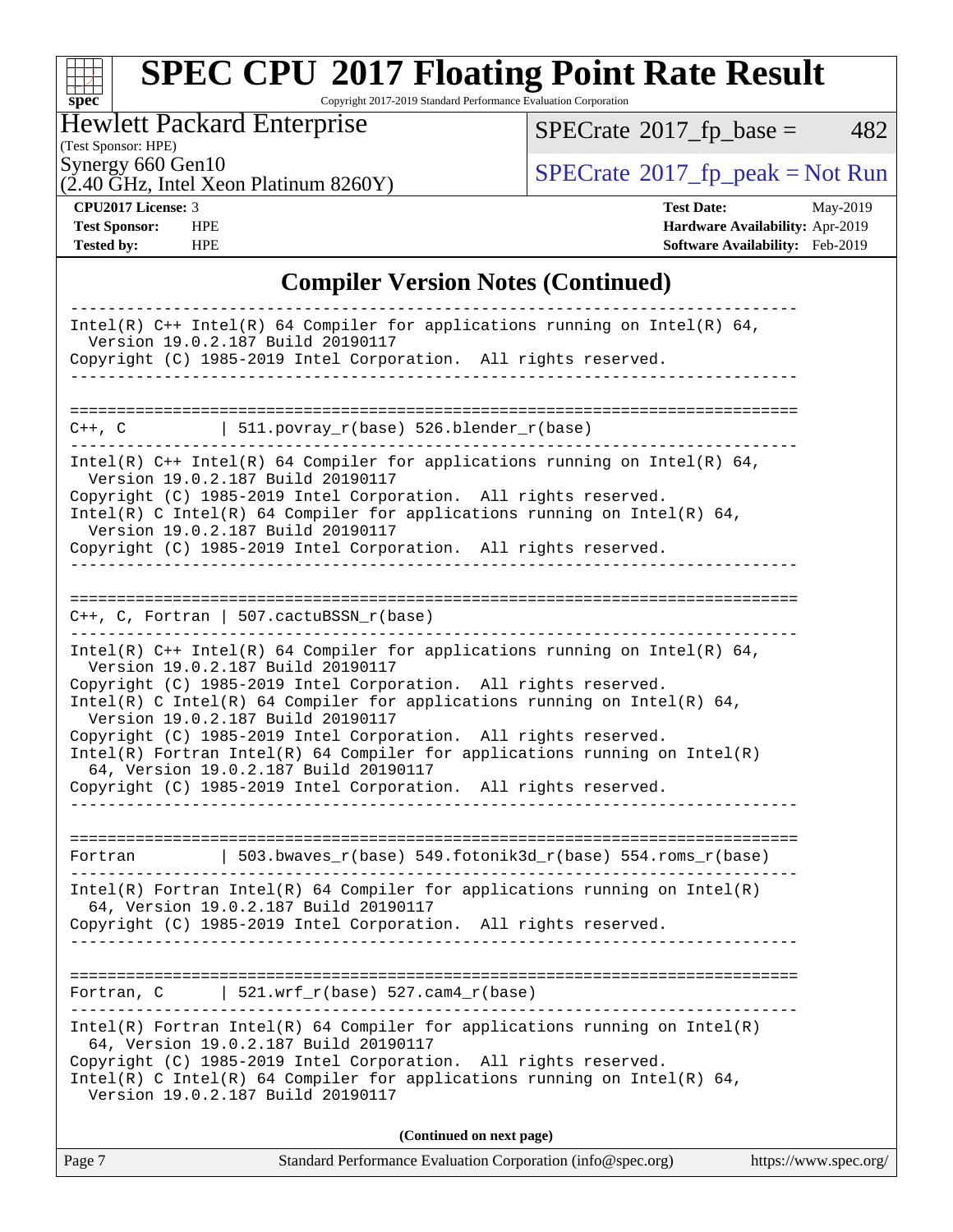### $\pm\pm\tau$ **[spec](http://www.spec.org/)**

# **[SPEC CPU](http://www.spec.org/auto/cpu2017/Docs/result-fields.html#SPECCPU2017FloatingPointRateResult)[2017 Floating Point Rate Result](http://www.spec.org/auto/cpu2017/Docs/result-fields.html#SPECCPU2017FloatingPointRateResult)**

Copyright 2017-2019 Standard Performance Evaluation Corporation

### Hewlett Packard Enterprise

 $SPECTate@2017<sub>fr</sub> base = 482$ 

(Test Sponsor: HPE)

Synergy 660 Gen10<br>  $SPECrate^{\circ}2017$  $SPECrate^{\circ}2017$ \_fp\_peak = Not Run

 $(2.40 \text{ GHz}, \text{Intel Xeon Platinum } 8260 \text{Y})$ 

**[CPU2017 License:](http://www.spec.org/auto/cpu2017/Docs/result-fields.html#CPU2017License)** 3 **[Test Date:](http://www.spec.org/auto/cpu2017/Docs/result-fields.html#TestDate)** May-2019 **[Test Sponsor:](http://www.spec.org/auto/cpu2017/Docs/result-fields.html#TestSponsor)** HPE **[Hardware Availability:](http://www.spec.org/auto/cpu2017/Docs/result-fields.html#HardwareAvailability)** Apr-2019 **[Tested by:](http://www.spec.org/auto/cpu2017/Docs/result-fields.html#Testedby)** HPE **[Software Availability:](http://www.spec.org/auto/cpu2017/Docs/result-fields.html#SoftwareAvailability)** Feb-2019

### **[Compiler Version Notes \(Continued\)](http://www.spec.org/auto/cpu2017/Docs/result-fields.html#CompilerVersionNotes)**

Copyright (C) 1985-2019 Intel Corporation. All rights reserved. ------------------------------------------------------------------------------

### **[Base Compiler Invocation](http://www.spec.org/auto/cpu2017/Docs/result-fields.html#BaseCompilerInvocation)**

[C benchmarks](http://www.spec.org/auto/cpu2017/Docs/result-fields.html#Cbenchmarks):  $\text{icc}$  -m64 -std=c11

[C++ benchmarks:](http://www.spec.org/auto/cpu2017/Docs/result-fields.html#CXXbenchmarks) [icpc -m64](http://www.spec.org/cpu2017/results/res2019q3/cpu2017-20190625-15837.flags.html#user_CXXbase_intel_icpc_64bit_4ecb2543ae3f1412ef961e0650ca070fec7b7afdcd6ed48761b84423119d1bf6bdf5cad15b44d48e7256388bc77273b966e5eb805aefd121eb22e9299b2ec9d9)

[Fortran benchmarks](http://www.spec.org/auto/cpu2017/Docs/result-fields.html#Fortranbenchmarks): [ifort -m64](http://www.spec.org/cpu2017/results/res2019q3/cpu2017-20190625-15837.flags.html#user_FCbase_intel_ifort_64bit_24f2bb282fbaeffd6157abe4f878425411749daecae9a33200eee2bee2fe76f3b89351d69a8130dd5949958ce389cf37ff59a95e7a40d588e8d3a57e0c3fd751)

[Benchmarks using both Fortran and C](http://www.spec.org/auto/cpu2017/Docs/result-fields.html#BenchmarksusingbothFortranandC): [ifort -m64](http://www.spec.org/cpu2017/results/res2019q3/cpu2017-20190625-15837.flags.html#user_CC_FCbase_intel_ifort_64bit_24f2bb282fbaeffd6157abe4f878425411749daecae9a33200eee2bee2fe76f3b89351d69a8130dd5949958ce389cf37ff59a95e7a40d588e8d3a57e0c3fd751) [icc -m64 -std=c11](http://www.spec.org/cpu2017/results/res2019q3/cpu2017-20190625-15837.flags.html#user_CC_FCbase_intel_icc_64bit_c11_33ee0cdaae7deeeab2a9725423ba97205ce30f63b9926c2519791662299b76a0318f32ddfffdc46587804de3178b4f9328c46fa7c2b0cd779d7a61945c91cd35)

[Benchmarks using both C and C++](http://www.spec.org/auto/cpu2017/Docs/result-fields.html#BenchmarksusingbothCandCXX): [icpc -m64](http://www.spec.org/cpu2017/results/res2019q3/cpu2017-20190625-15837.flags.html#user_CC_CXXbase_intel_icpc_64bit_4ecb2543ae3f1412ef961e0650ca070fec7b7afdcd6ed48761b84423119d1bf6bdf5cad15b44d48e7256388bc77273b966e5eb805aefd121eb22e9299b2ec9d9) [icc -m64 -std=c11](http://www.spec.org/cpu2017/results/res2019q3/cpu2017-20190625-15837.flags.html#user_CC_CXXbase_intel_icc_64bit_c11_33ee0cdaae7deeeab2a9725423ba97205ce30f63b9926c2519791662299b76a0318f32ddfffdc46587804de3178b4f9328c46fa7c2b0cd779d7a61945c91cd35)

[Benchmarks using Fortran, C, and C++:](http://www.spec.org/auto/cpu2017/Docs/result-fields.html#BenchmarksusingFortranCandCXX) [icpc -m64](http://www.spec.org/cpu2017/results/res2019q3/cpu2017-20190625-15837.flags.html#user_CC_CXX_FCbase_intel_icpc_64bit_4ecb2543ae3f1412ef961e0650ca070fec7b7afdcd6ed48761b84423119d1bf6bdf5cad15b44d48e7256388bc77273b966e5eb805aefd121eb22e9299b2ec9d9) [icc -m64 -std=c11](http://www.spec.org/cpu2017/results/res2019q3/cpu2017-20190625-15837.flags.html#user_CC_CXX_FCbase_intel_icc_64bit_c11_33ee0cdaae7deeeab2a9725423ba97205ce30f63b9926c2519791662299b76a0318f32ddfffdc46587804de3178b4f9328c46fa7c2b0cd779d7a61945c91cd35) [ifort -m64](http://www.spec.org/cpu2017/results/res2019q3/cpu2017-20190625-15837.flags.html#user_CC_CXX_FCbase_intel_ifort_64bit_24f2bb282fbaeffd6157abe4f878425411749daecae9a33200eee2bee2fe76f3b89351d69a8130dd5949958ce389cf37ff59a95e7a40d588e8d3a57e0c3fd751)

### **[Base Portability Flags](http://www.spec.org/auto/cpu2017/Docs/result-fields.html#BasePortabilityFlags)**

 503.bwaves\_r: [-DSPEC\\_LP64](http://www.spec.org/cpu2017/results/res2019q3/cpu2017-20190625-15837.flags.html#suite_basePORTABILITY503_bwaves_r_DSPEC_LP64) 507.cactuBSSN\_r: [-DSPEC\\_LP64](http://www.spec.org/cpu2017/results/res2019q3/cpu2017-20190625-15837.flags.html#suite_basePORTABILITY507_cactuBSSN_r_DSPEC_LP64) 508.namd\_r: [-DSPEC\\_LP64](http://www.spec.org/cpu2017/results/res2019q3/cpu2017-20190625-15837.flags.html#suite_basePORTABILITY508_namd_r_DSPEC_LP64) 510.parest\_r: [-DSPEC\\_LP64](http://www.spec.org/cpu2017/results/res2019q3/cpu2017-20190625-15837.flags.html#suite_basePORTABILITY510_parest_r_DSPEC_LP64) 511.povray\_r: [-DSPEC\\_LP64](http://www.spec.org/cpu2017/results/res2019q3/cpu2017-20190625-15837.flags.html#suite_basePORTABILITY511_povray_r_DSPEC_LP64) 519.lbm\_r: [-DSPEC\\_LP64](http://www.spec.org/cpu2017/results/res2019q3/cpu2017-20190625-15837.flags.html#suite_basePORTABILITY519_lbm_r_DSPEC_LP64) 521.wrf\_r: [-DSPEC\\_LP64](http://www.spec.org/cpu2017/results/res2019q3/cpu2017-20190625-15837.flags.html#suite_basePORTABILITY521_wrf_r_DSPEC_LP64) [-DSPEC\\_CASE\\_FLAG](http://www.spec.org/cpu2017/results/res2019q3/cpu2017-20190625-15837.flags.html#b521.wrf_r_baseCPORTABILITY_DSPEC_CASE_FLAG) [-convert big\\_endian](http://www.spec.org/cpu2017/results/res2019q3/cpu2017-20190625-15837.flags.html#user_baseFPORTABILITY521_wrf_r_convert_big_endian_c3194028bc08c63ac5d04de18c48ce6d347e4e562e8892b8bdbdc0214820426deb8554edfa529a3fb25a586e65a3d812c835984020483e7e73212c4d31a38223) 526.blender\_r: [-DSPEC\\_LP64](http://www.spec.org/cpu2017/results/res2019q3/cpu2017-20190625-15837.flags.html#suite_basePORTABILITY526_blender_r_DSPEC_LP64) [-DSPEC\\_LINUX](http://www.spec.org/cpu2017/results/res2019q3/cpu2017-20190625-15837.flags.html#b526.blender_r_baseCPORTABILITY_DSPEC_LINUX) [-funsigned-char](http://www.spec.org/cpu2017/results/res2019q3/cpu2017-20190625-15837.flags.html#user_baseCPORTABILITY526_blender_r_force_uchar_40c60f00ab013830e2dd6774aeded3ff59883ba5a1fc5fc14077f794d777847726e2a5858cbc7672e36e1b067e7e5c1d9a74f7176df07886a243d7cc18edfe67) 527.cam4\_r: [-DSPEC\\_LP64](http://www.spec.org/cpu2017/results/res2019q3/cpu2017-20190625-15837.flags.html#suite_basePORTABILITY527_cam4_r_DSPEC_LP64) [-DSPEC\\_CASE\\_FLAG](http://www.spec.org/cpu2017/results/res2019q3/cpu2017-20190625-15837.flags.html#b527.cam4_r_baseCPORTABILITY_DSPEC_CASE_FLAG) 538.imagick\_r: [-DSPEC\\_LP64](http://www.spec.org/cpu2017/results/res2019q3/cpu2017-20190625-15837.flags.html#suite_basePORTABILITY538_imagick_r_DSPEC_LP64) 544.nab\_r: [-DSPEC\\_LP64](http://www.spec.org/cpu2017/results/res2019q3/cpu2017-20190625-15837.flags.html#suite_basePORTABILITY544_nab_r_DSPEC_LP64) 549.fotonik3d\_r: [-DSPEC\\_LP64](http://www.spec.org/cpu2017/results/res2019q3/cpu2017-20190625-15837.flags.html#suite_basePORTABILITY549_fotonik3d_r_DSPEC_LP64) 554.roms\_r: [-DSPEC\\_LP64](http://www.spec.org/cpu2017/results/res2019q3/cpu2017-20190625-15837.flags.html#suite_basePORTABILITY554_roms_r_DSPEC_LP64)